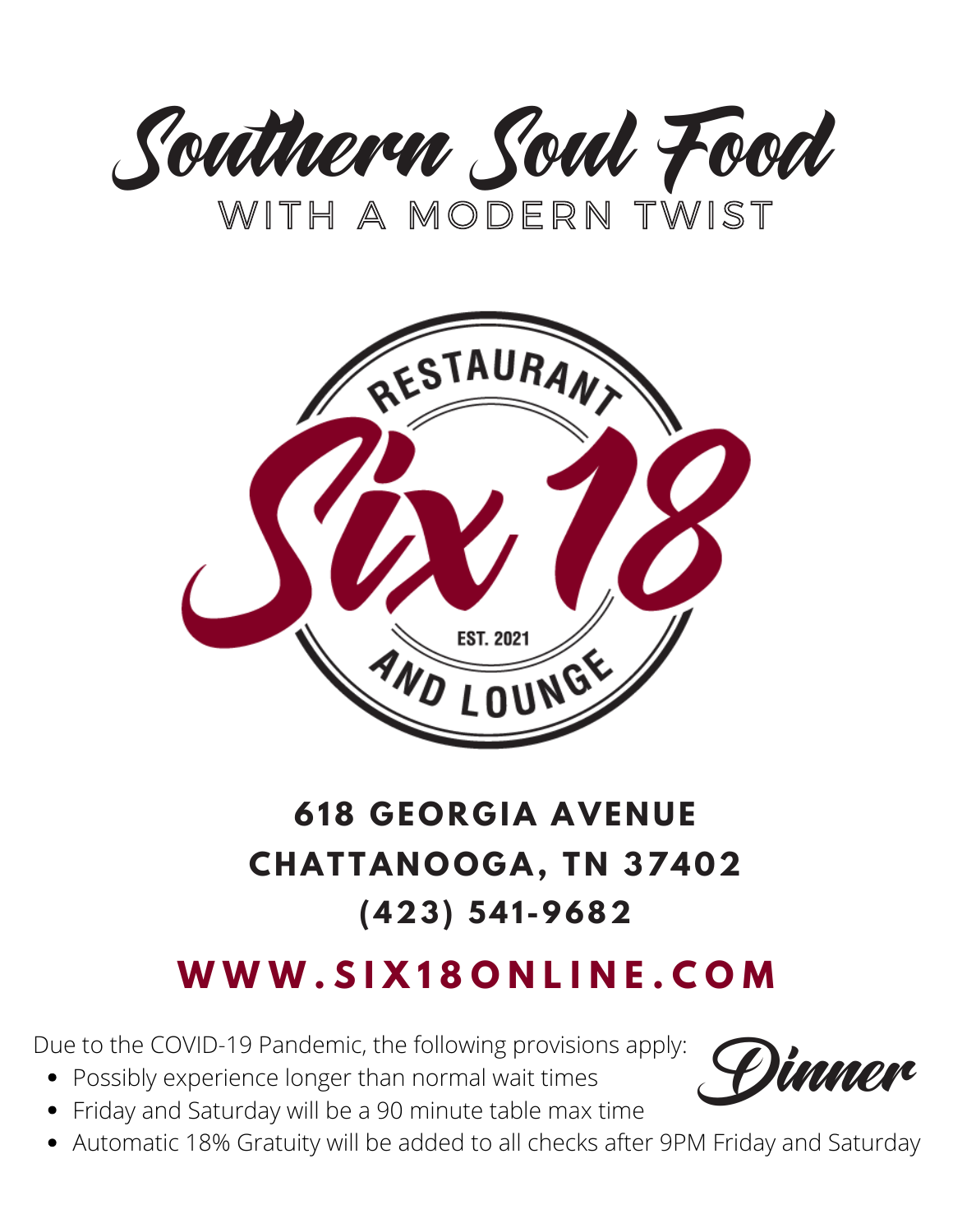

\*A 18% gratuity will be added to groups of 6 or more

You may experience longer than usual waits due to the COVID pandemic.



### **FOR THE TABLE**

#### **SOUT H ER N STYLE EGG ROLLS 10**

BLACK-EYED PEAS | SEASONED CHICKEN | COLLARD GREENS | RICE PILAF

### **BUFFALO S H RIMP 12**

8 TIGER SHRIMP DEEP-FRIED | HOUSE BUFFALO SAUCE | GREENS | TOAST POINTS

#### **PULLE D PORK MAC & C H EESE 12**

LAYERS OF SMOKED PORK | CHEDDAR | MAC & CHEESE

#### **D I N N ER ROLLS**

(6) FOR 2.99 (12) 4.99

### **SOUPS AND SALAD**

#### **SIG N ATURE SOUP 8**

SMOKED CHICKEN | COLLARD GREENS | BLACK-EYED PEAS | TOMATOES | POTATOES

### **CAESAR SALA D SOUT H ER N STYLE 9**

ROMAINE LETTUCE | CREAMY CAESAR DRESSING | CROUTONS

### **SIX18 HOUSE SALA D 12**

CHOICE OF DRESSING: RANCH OR HONEY BALSAMIC MIXED GREENS | TOMATOES | CUCUMBERS| CHEESE | RED ONION | BACON | CROUTONS

#### **SI D E SALA D 6**

MIXED GREENS | TOMATOES | CHEESE | RED ONION | CUCUMBERS | BACON | CROUTONS

### **MAIN ENTREES**

(MACARONI - N - CHEESE \$2 UP-CHARGE WITH ENTREES)

#### **\*PA N SEARE D SALMON 24**

SEASONED RICE & CHOICE OF SIDE

#### **PORK C HOP PLATTER 16**

GRILLED OR FRIED | CHOICE OF TWO SIDES

#### **SOUT H ER N FRIE D WI N G PLATTER 16**

FRIED CHICKEN WINGS | CHOICE OF TWO SIDES

#### **CATFIS H PLATE 16**

FRIED OR GRILLED CATFISH | CHOICE OF TWO SIDES

### **VEGGIE PLATE 12**

CHOOSE 3

#### **SOUL BOWL 15**

GRILLED CHICKEN | SHRIMP | COLLARDS | RICE | BELL PEPPERS | CREOLE SAUCE

### **ADD ONS**

BLACKENED CHICKEN **5** | EXTRA WING **3** | PORK CHOP (1) **5** (2) **9** | FRIED GRILLED SHRIMP **8** \*S A LMO N **8** | C A T F ISH **6**

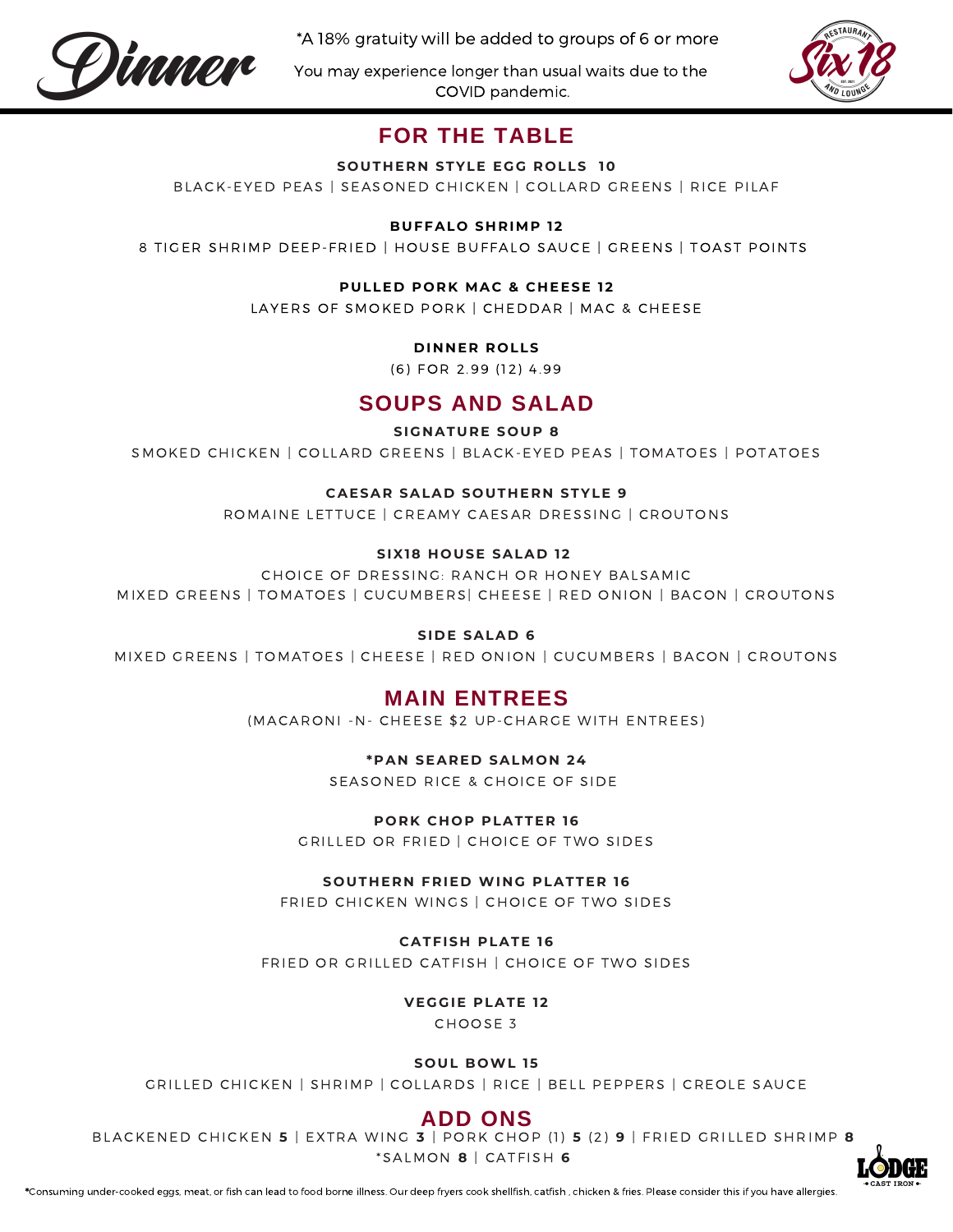



### **SANDWICHES AND BURGERS**

Any side other than steak fries will be a \$2 up charge To add bacon will be a \$3 up charge

### **\*SIX18 HOUSE BURGER 12**

BRAVEHEART BEEF | LETTUCE | TOMATO | AMERICAN CHEESE | MAYO | ONION | PICKLE

**CATFIS H SA N DWIC H 12**

FRIED CATFISH | CREAMY COLESLAW | HOT SAUCE

### **FRIE D C H ICKE N SA N DWIC H 12**

FRIED CHICKEN BUTTERMILK BATTERED | LETTUCE | TOMATO | MAYO | PICKLE

**GRILLE D C H ICKE N SA N DWIC H 12**

MARINATED GRILLED CHICKEN | MAYO | LETTUCE | TOMATO | ONION

### **SIX18 SIGNATURE GRITS YOUR WAY**

**OUR CREAMY, C H EESY SIG N ATURE GRITS WIT H YOUR C HOICE OF:**

FRIED OR GRILLED CATFISH WITH PICO 16

FRIED OR GRILLED SHRIMP WITH OUR SIGNATURE SAUCE 16

### **KIDS MENU**

All kids meals come with a kid-sized drink

MACARONI -N- CHEESE 6

\*CHEESEBURGER | FRIES **6** CHI C KEN TENDERS | FRIES **6**

### **SIDES**

SOUTHERN GREENBEANS 4 GARLIC MASHED POTATOES 4

MACARONI - N- CHEESE<sup>\*</sup> 6

C O L LARD GREENS **5**

STEAK FRIES **4**

C O LESLAW **4** GRITS 4

SWEET POTATO MASH 5 CREOLE GRAVY 4 FRIED O KRA **4**

RICE PILAF<sup>4</sup>

### **DESSERTS**

**NEW YORK CHEESECAKE 6** 

CARAMEL SAUCE | STRAWBERRIES

### **APPLE OR STRAWBERRY BELGIUM WAFFLE S HORTCAKE 8**

BELGIUM WAFFLE | ICE CREAM | CARAMEL SAUCE | SPICED APPLES OR SWEET STRAWBERRIES